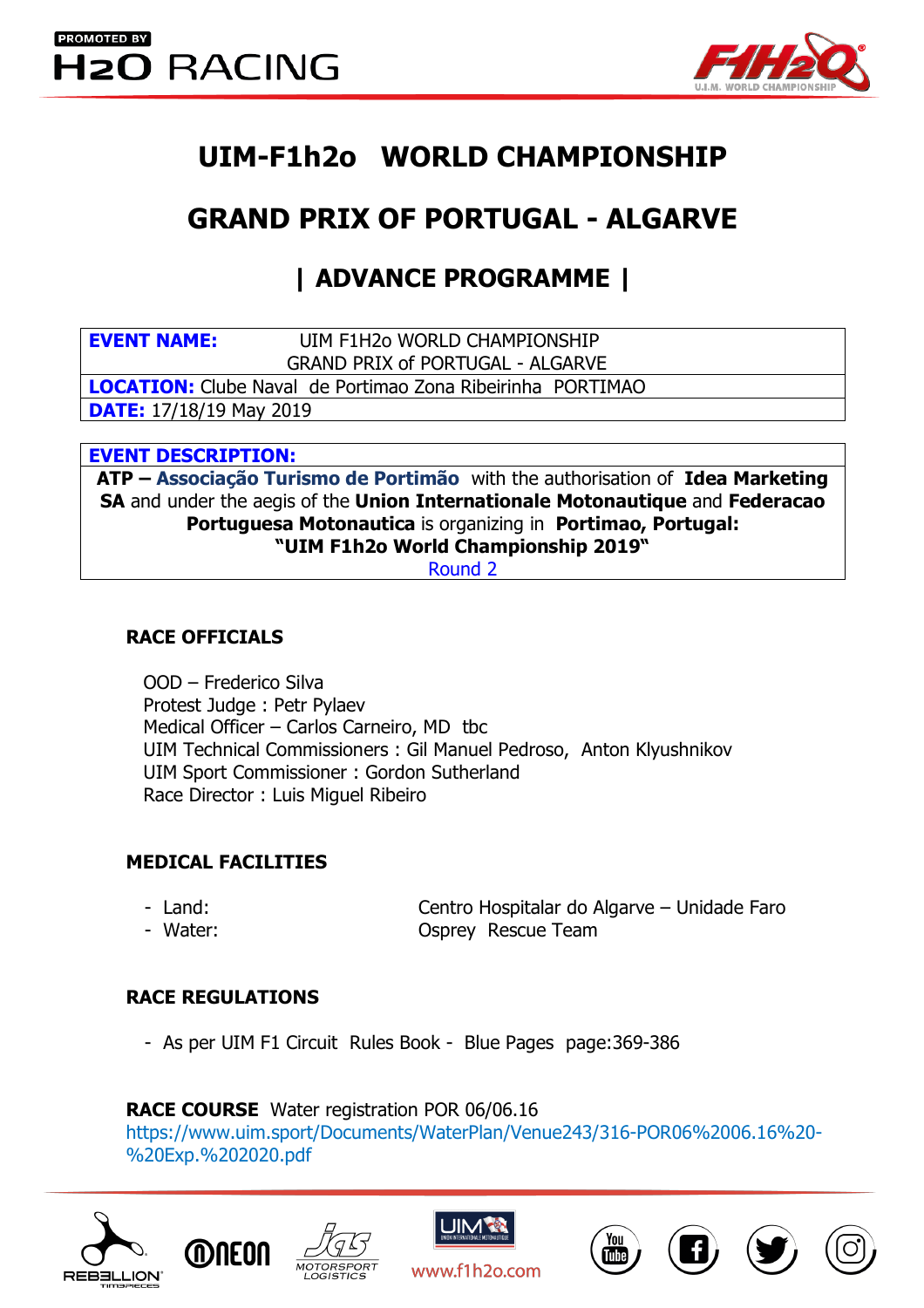## **PROMOTED BY H2O RACING**



#### **ENTRIES**

To enter any UIM F1 World Championship race every driver must hold the F1 Superlicense issued by UIM

- Applications must be made on the enclosed official entry form, to be approved by the National Authority and sent to the IDEA MARKETING not later than 30 days prior to each event.

- For "Committed Drivers" the first entry form of the season will be valid for all races provided that the drivers keep their necessary licences.

## **ENTRY FEES**

- EURO 1'000 for "Non-Committed drivers" per race and F1 boat. to be paid to IDEA MARKETING SA, Chemin des Mouettes, 20 CH – 1002 Lausanne - Switzerland Bank: UBS SA, CH-1002 Lausanne, Switzerland account No FS243-117960.0 IBAN: CH72 0024 3243 FS11 7960 0 BIC: UBSWCHZH80A

- Entry will be valid upon receipt of payment by IDEA

- Acceptance of an entry is the discretion of the F1 Committee

- Late entries may be accepted at the F1 Committee's discretion and upon payment of double fee.

## **INSURANCES**

- All drivers must have a UIM F1 super licence and be properly insured as per local legal requirements and UIM requirements art.205.9

## **DISTINCTIVE MARKS**

- Race numbers to be supplied by IM

#### **FUEL**

- According to UIM F1 fuel rules art.9.1/9.6 page 379 Blue Pages.
- Non-committed drivers will have to pay for the fuel upon delivery







www.f1h2o.com

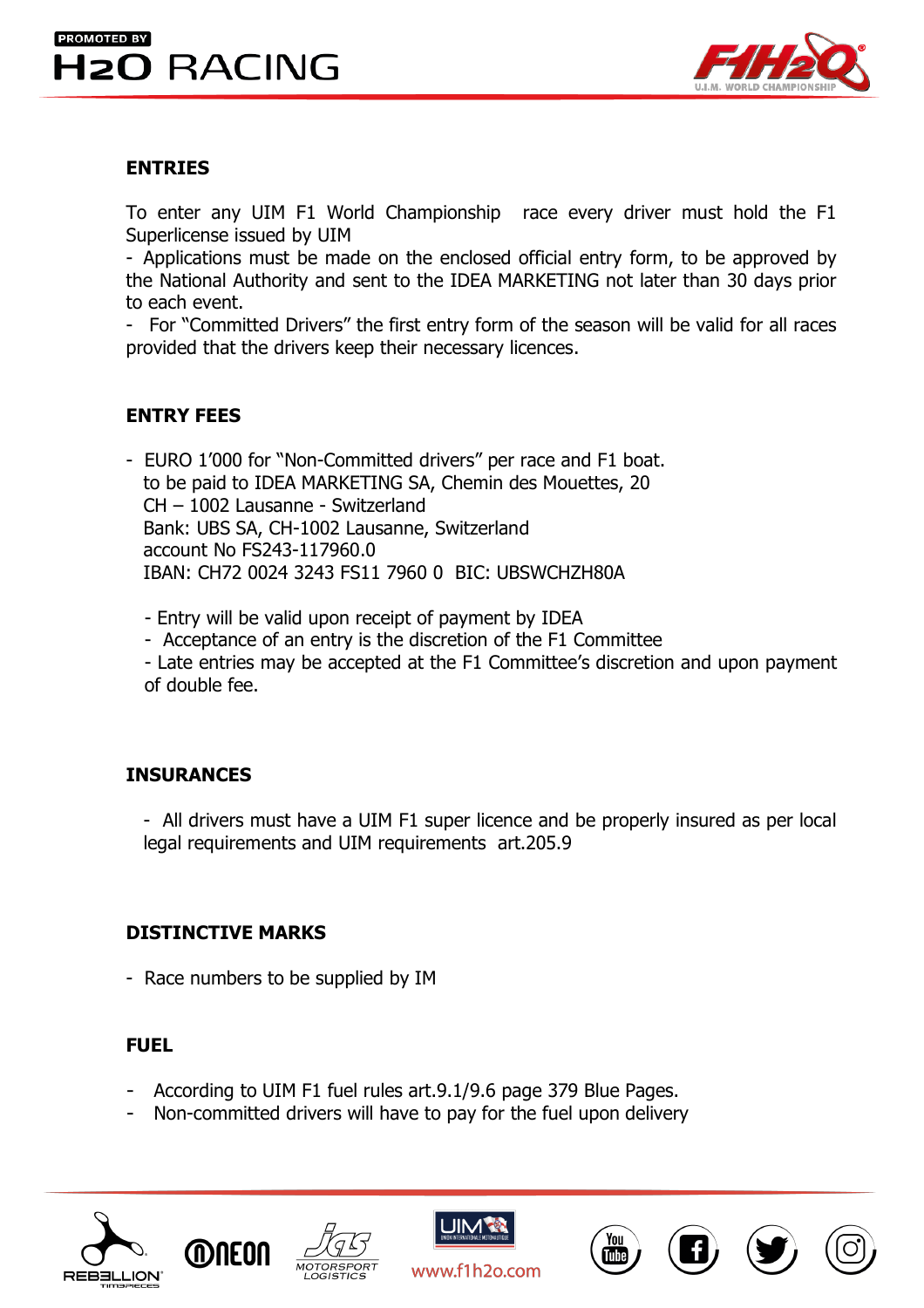

## **QUALIFICATION PROCEDURES**

- According to UIM F1 rules Art.2.7/2.10 page 371 Blue Pages

## **PROTESTS**

- Protests must be made in writing and handed to the Officer of the Day within 60 minutes from the time of posting the results

- Protests to be affixed at UIM Commissioner's tent

## **IMAGE**

- The team member / driver participating in an UIM F1H2O Powerboat World Championship event which has ongoing international and sportive significance and in consideration of the acceptance of his/her participation in the Championship, the team member / driver accepts to be filmed, televised, photographed and otherwise recorded during the World Championship under the conditions and for the purposes now or hereafter authorized by the UIM and the F1 promoter

 **PROGRAMME** See attached TIME SCHEDULE for F1 and F4-S.

(unless announced differently at race registration)

- If there is a change in the racing course, there will be an extra free practice.

- If the time trials need to be stopped by force majeure and less than 50% of the 45 minutes time trials were run, the results of the time trials will not be considered and the overall classification will be taken for the pole position.

- In case of force majeure, this format may be amended by the UIM Commissioner.

- No racing engines will be allowed without previous approval of UIM Commissioner or Pontoon Marshal.

## **ECU BOXES,**

- It is compulsory to install the ECU boxes on the F1 engines before each test, timed trials and race. These ECU boxes are supplied by Idea Marketing and will not be tampered with. At each race site, the approved F1 race ECU boxes will be handed out, assigned randomly. Installation has to be completed prior to the start of activities in the water. The approved ECU boxes will be returned at intervals during and after the race week-ends.







www.f1h2o.com





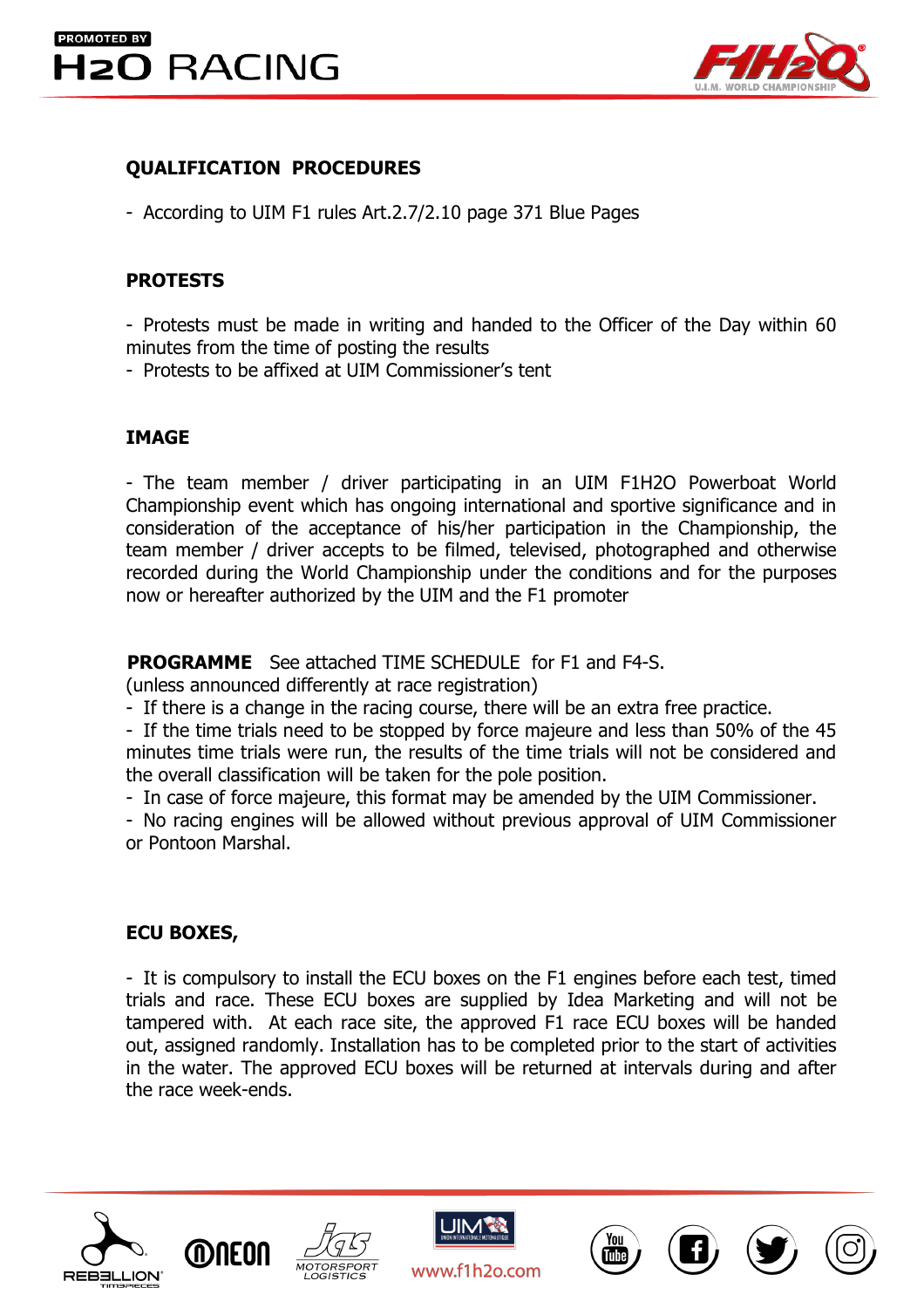



#### **ONBOARD CAMERA**

- Each boat must lodge the on-board camera whenever required by the official TV crew, therefore all boats must be set up to lodge the on-board camera following the instructions given by IDEA.

#### **TIMING SYSTEM**

- The timing system is part of the official scrutineering.
- On Scrutineering day an official check on the timing equipment will be carried out.
- In case the of breakdown of the signal of the system, a UIM official will instruct the radio person and the boat must return to the pontoon.
- All repairs to be done by the Timing Officials who will inform race officials when work is completed.

#### **DRIVERS' BRIEFING**

- Meeting will be held at race Headquarters as per time schedule.
- It is compulsory to be present at drivers meeting roll call

#### **REPAIRS**

- Only if the boat reaches the pontoon on its own engine power, repairs can made on the rear side of the start pontoon or on the launching pontoon, while the boat is completely in the water or on its trailer. Further instructions for the repairing area may be given at Driver's Briefing – ref Rule 4

- See also UIM F1 rule Art.4 page 373 Blue Pages

#### **PASSES**

- Permanent passes are supplied to the committed drivers at the beginning of the season and will be valid for the complete Championship and to the non-committed drivers race by race

## **ACCREDITATIONS**

- All photographers and TV crew members will need accreditations supplied by the promoter